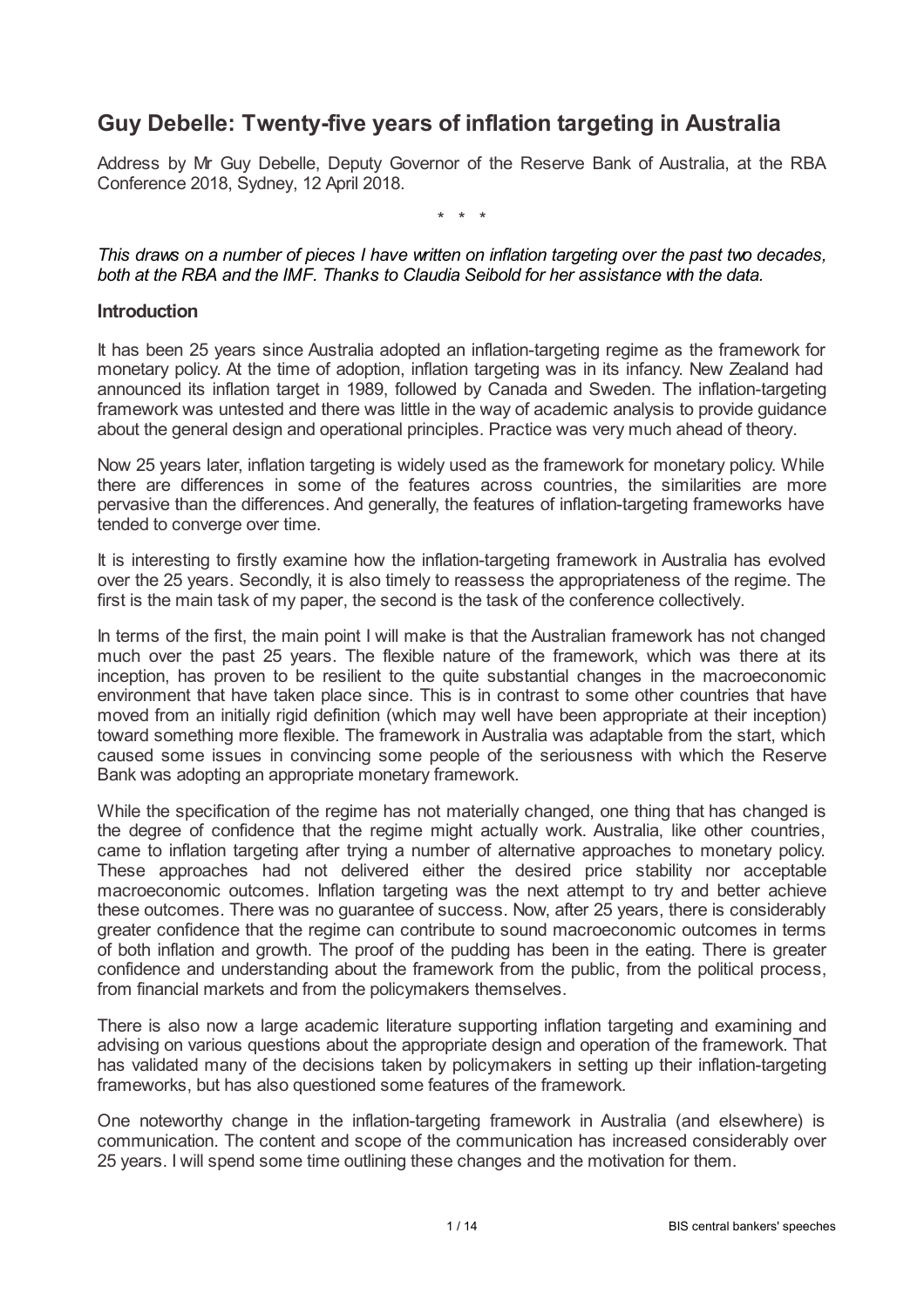As I said, the second question about the appropriateness of the regime is very much the theme of this conference. What, if any, changes to the framework might be worth considering? In the final section I will raise some questions that will be considered by later speakers at the conference and provide some brief observations on them.

When Glenn Stevens and I wrote in 1995 about the motivations for the (then) new inflationtargeting framework in Australia, we said: 'if, some years hence, we can look back and observe that the average rate of inflation has a "2" in front of the decimal place, that will be regarded as a success'. $<sup>1</sup>$  $<sup>1</sup>$  $<sup>1</sup>$  We are now quite some years hence and we can look back and observe that the</sup> average rate of inflation has a "2" in front of the decimal place.

## <span id="page-1-0"></span>**Howdid the regime come about?**

<span id="page-1-1"></span>Unlike a number of inflation-targeting countries, the adoption of an inflation-targeting framework in Australia was evolutionary rather than revolutionary.  $\frac{2}{3}$  $\frac{2}{3}$  $\frac{2}{3}$  It was not accompanied by a change to the central bank's legislation as was the case in New Zealand. Nor did it result from a rapid departure from an exchange rate regime as in the UK and Sweden. But, like those other cases, it reflected the recognition that previous monetary frameworks had not been successful in delivering either price stability in the form of low inflation, nor desirable macroeconomic outcomes in terms of sustainable full employment.

<span id="page-1-2"></span>The inflation target in Australia was outlined in a number of speeches by the then Reserve Bank Governor Bernie Fraser in 199[3](#page-12-2) and 1994. $\frac{3}{5}$  It was a low-key launch, in part reflecting the political climate of the time. As Steve Grenville and Ian Macfarlane noted, it was in the context of locking in the low inflation that had occurred in the aftermath of the early 1990s recession.

The target was the operational interpretation of the goals of monetary policy set out in the Reserve Bank of Australia's founding legislation in 1959, namely:

- the stability of the currency of Australia
- $*$  the maintenance of full employment in Australia; and
- $*$  the economic prosperity and welfare of the people of Australia.

The stability of the currency goal reflects the fact the legislation was written when fixed exchange rates were the norm. It has been interpreted as preserving the purchasing power of the currency and hence is consistent with the maintenance of low and stable inflation.

As noted, the inflation target was first adopted by the Reserve Bank in 1993. It was verbally endorsed by the government of the day. But it was not formally endorsed by the government until 1996, when the first Statement on the Conduct of Monetary Policy was signed jointly by the incoming government and the new Reserve Bank Governor, Ian Macfarlane. The political support for the inflation target has been bi-partisan. The Statement has been renewed at the start of the term of each of the subsequent two Governors. It has also been endorsed with each change of government.

The Reserve Bank Act 1959 states that monetary policy has both nominal and real objectives. Consistent with that, the Statement on the Conduct of Monetary Policy makes it clear that the inflation-targeting framework recognises both nominal and real objectives. The flexibility of the target in terms of specifying that the inflation goal will be achieved over the cycle (subsequently adjusted to be 'in the medium term') is the feature that recognises the dual mandate. To maintain full employment requires that the economy be on a sustainable path. Thus the trajectory of economic growth matters, as does the presence of low inflation and financial stability.

In the case of demand shocks, there is not a material conflict between the real and nominal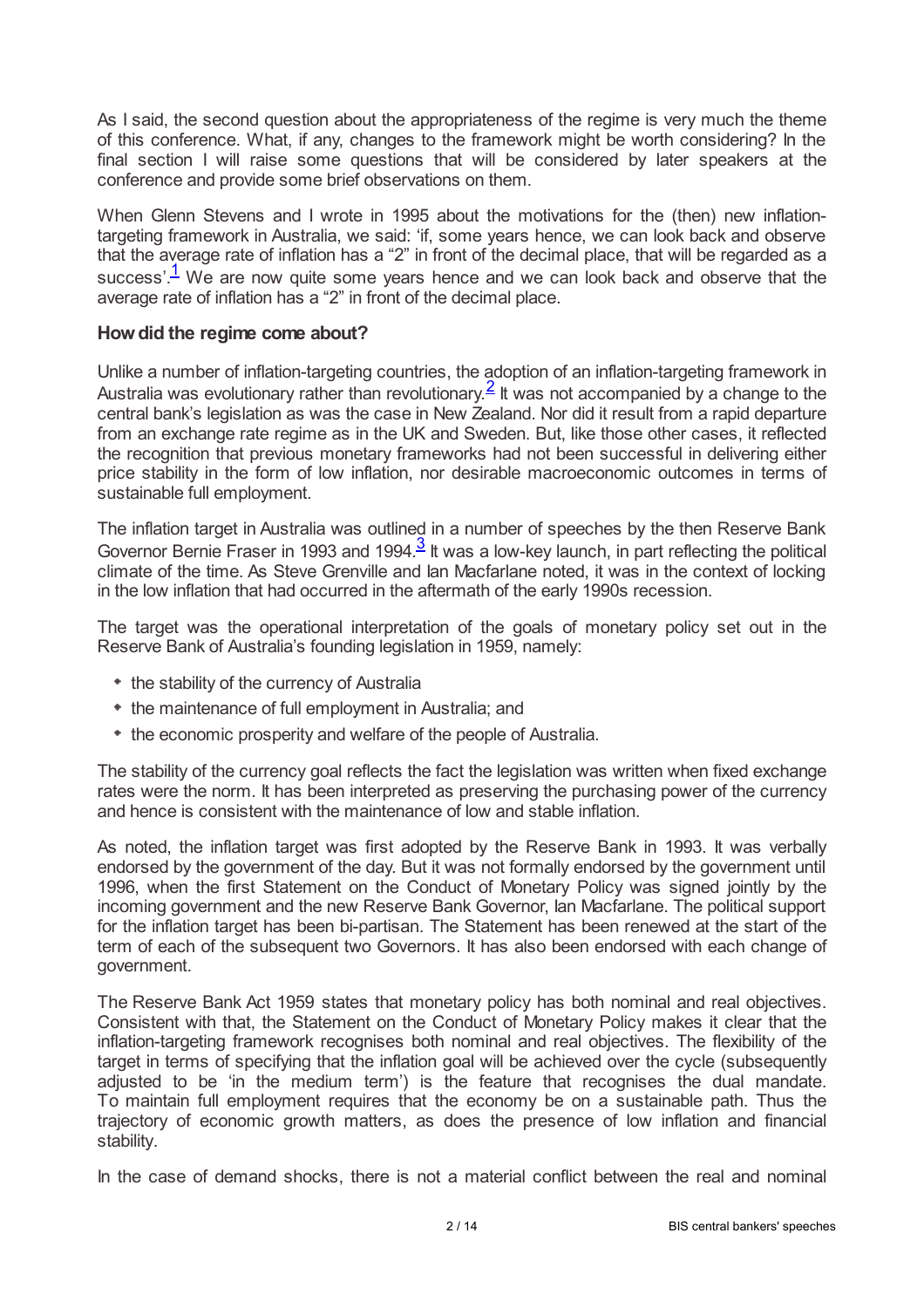objectives, as the monetary response is effectively the same. That said, the flexibility of the target potentially allows for greater inflation variability to achieve lower variability in the real economy. However, the experience of other inflation-targeting central banks suggests that this difference is not substantial in practice.

In the case of supply shocks, where the monetary response to achieve the real and nominal objectives is likely to be in conflict in the short term, the medium-term horizon of the inflation target in Australia allows for a greater weight to be placed on output stabilisation and a more gradual return of the inflation rate to target, than with a strict inflation target. Again, the practice of most central banks over the past two decades has tended to evolve towards the sort of flexibility explicitly recognised in the Australian target, notwithstanding the lexicographic ranking of inflation and output objectives in the specification of some other inflation targets.<sup>[4](#page-12-3)</sup>

<span id="page-2-0"></span>The Statement has not undergone much change since 1996. The current formulation is: 'the appropriate target for monetary policy in Australia is to achieve an inflation rate of 2–3 per cent, on average, over time.' Beyond some drafting changes that simply reflect the passage of time, the most substantive change has been the articulation of the financial stability objective of the Reserve Bank, which I will return to later. In terms of the description of the inflation target itself, the only change has been the objective from keeping 'underlying inflation between 2 and 3 per cent, on average, over the cycle' to keeping 'consumer price inflation between 2 and 3 per cent, on average, over time'. I regard this as purely a presentational change without any operational consequences.<sup>[5](#page-12-4)</sup>

<span id="page-2-2"></span><span id="page-2-1"></span>As I noted in a speech at the Bank of England<sup>[6](#page-12-5)</sup> last year, inflation targeting and central bank independence are sometimes conflated given their similar birth dates in a number of countries. In large part, this is because both were a response to the inflation experience of the 1970s and 1980s. In Australia, just as the inflation target was evolutionary rather than revolutionary, so too, greater central bank independence also evolved through time rather than there being a distinct break from past practice. As Ian Macfarlane stated: 'the Reserve Bank, by virtue of its Act in 1959, was always given a high degree of general independence as an institution. The fact that it had been unable to exercise this independence in monetary policy for much of the post-war period was due to a practical impediment – it did not possess the instruments of monetary policy.' As these impediments were removed, the Reserve Bank was able to become more independent in its setting of monetary policy. Thus while the formal recognition of this independence was not completely visible until the first Statement on Monetary Policy in 1996, the practical independence had been there some time before that.

#### **The inflation target in practice**

How has the inflation target in Australia actually delivered in practice?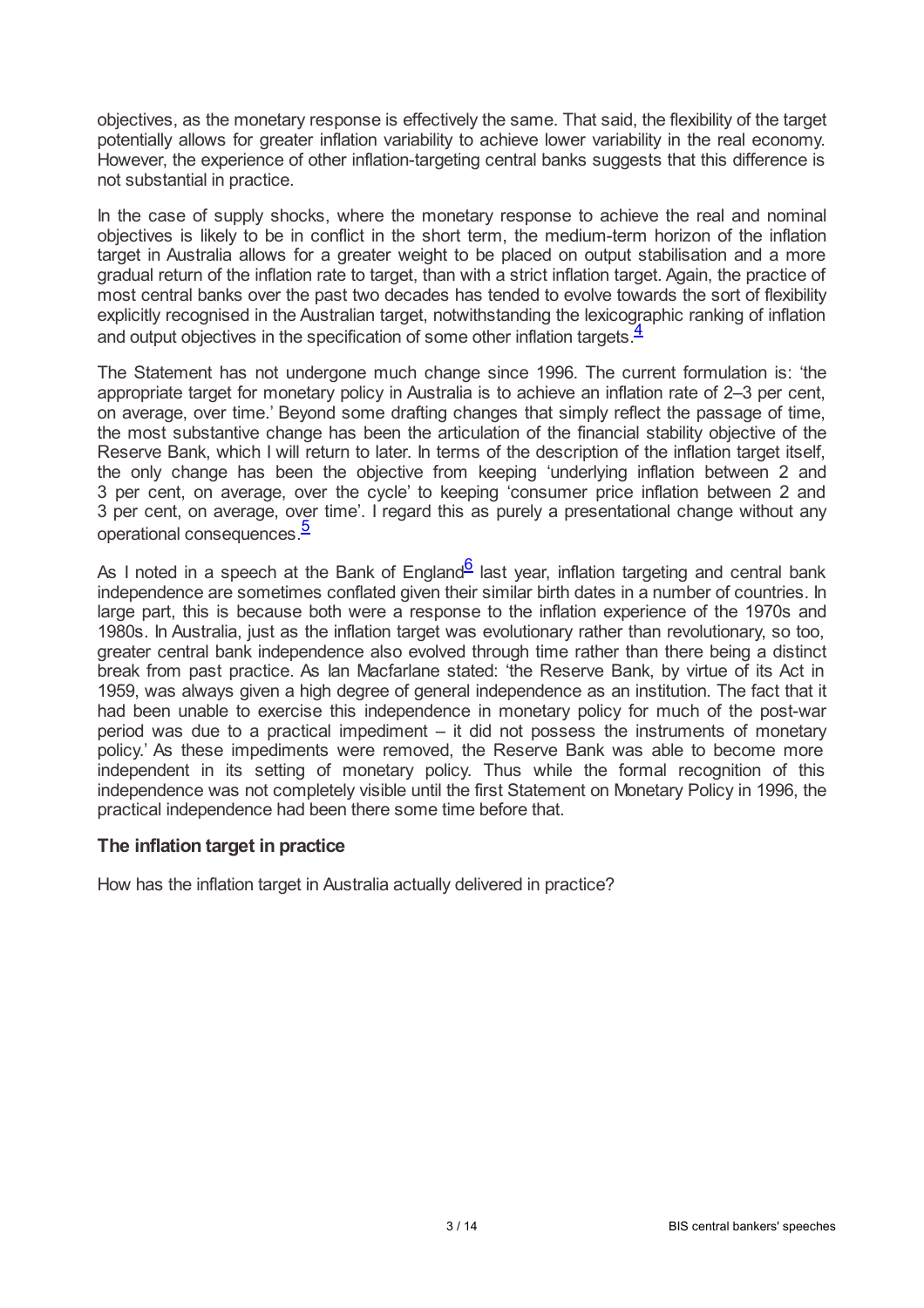Graph 1



Sources: ABS: RBA

|  |  |  | Table 1: Selected Australian Indicators <sup>(a),(b)</sup> |  |  |  |
|--|--|--|------------------------------------------------------------|--|--|--|
|--|--|--|------------------------------------------------------------|--|--|--|

|           | <b>Real GDP growth</b> |                              | Unemployment rate |                              | <b>Headline CPI</b><br><b>inflation</b> |                              | <b>Underlying inflation</b> |                              |
|-----------|------------------------|------------------------------|-------------------|------------------------------|-----------------------------------------|------------------------------|-----------------------------|------------------------------|
|           | Annual<br>average      | <b>Standard</b><br>deviation | Annual<br>average | <b>Standard</b><br>deviation | Annual<br>average                       | <b>Standard</b><br>deviation | Annual<br>average           | <b>Standard</b><br>deviation |
| 1973-1993 | 2.8                    | 1.2                          | 6.9               | 2.2                          | 8.8                                     | 1.2                          | 8.4                         | 1.1                          |
| 1993-2017 | 3.2                    | 0.6                          | 6.3               | 1.6                          | 2.5                                     | 0.4                          | 2.6                         | 0.2                          |
| 2007-2017 | 2.5                    | 0.4                          | 5.4               | 0.6                          | 2.3                                     | 0.4                          | 2.5                         | 0.2                          |

(a) Quarterly data in the table are for the 20 years to Q1 1993; the 24.5 years to Q4 2017; and the 10 years to Q4 2017. Both price measures exclude tax changes in 1999-2000 and interest charges before the September quarter 1998. Underlying inflation is calculated using the Treasury Underlying Rate of Inflation in the 1973-1993 period and trimmed mean inflation for subsequent periods. Standard deviations are calculated from quarterly growth rates for the GDP and price series, and from the quarter-average unemployment rate.

(b) Geometric averages are presented for annual average GDP growth and inflation figures.

<span id="page-3-0"></span>Sources: ABS; RBA

The inflation target can be thought of as a 'thick point'.<sup>Z</sup> This doesn't mean that inflation with a 2 in front of it implies a zone of policy inaction. It simply acknowledges that inflation will obviously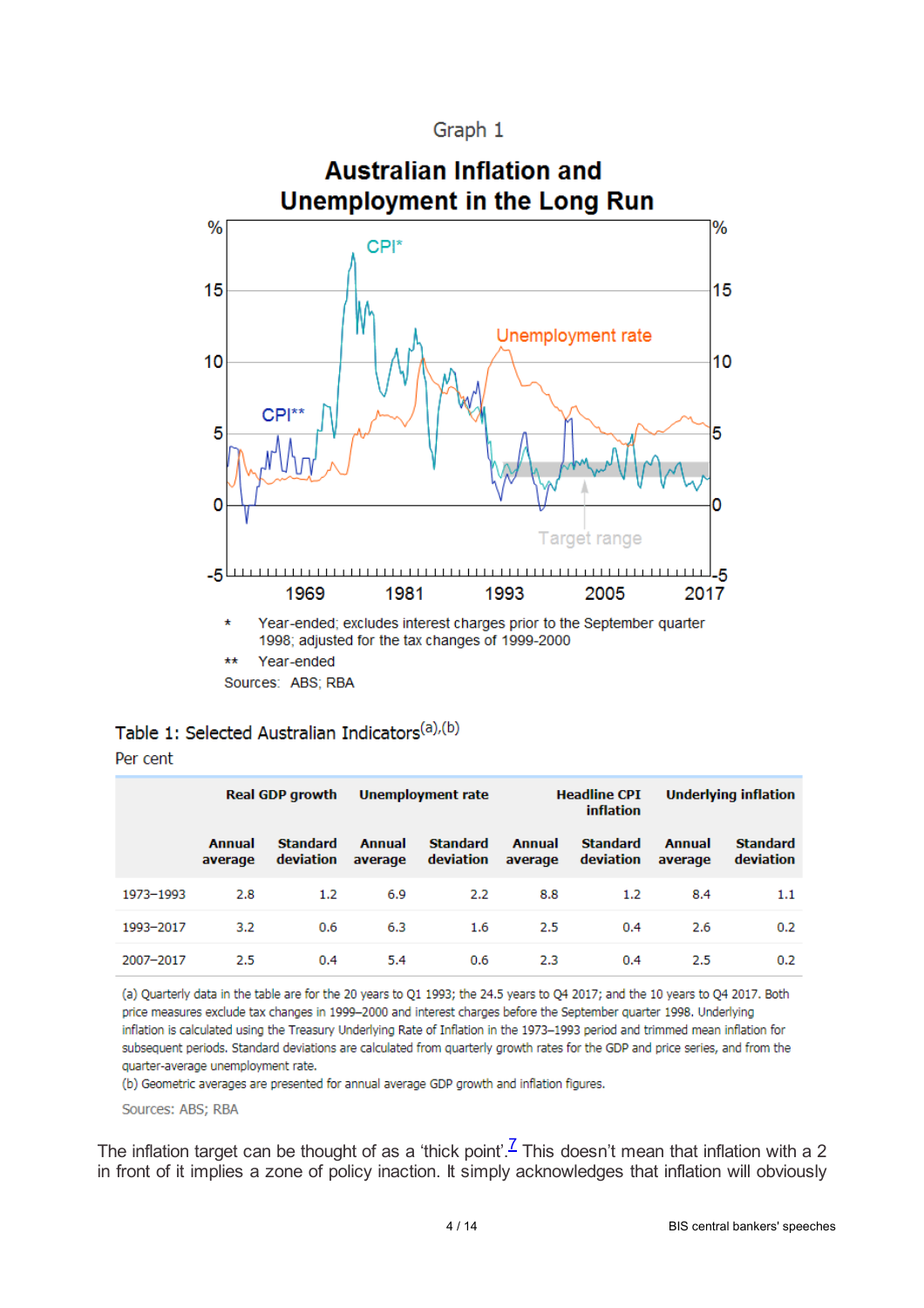vary through time and that there is probably not much to be gained from being too precise about the appropriate inflation rate, whilst also recognising that the specification of the inflation target plays an important role in anchoring inflation expectations. It would appear that the latter goal has been achieved because the inflation expectations of the public have generally been consistent with the target.Graph 1 shows the outcomes for inflation and unemployment (as well as the cash rate, the instrument of monetary policy) and Table 1 summarises the macroeconomic outcomes since the early 1970s. It updates a similar table in Stevens (2016). The table shows that the average inflation rate over the inflation-targeting period has been 2.5 per cent. So the inflation target has been achieved over its period of operation.

At times, the inflation rate has been above the band, at times it has been below the band (though none of these deviations have been that persistent). This also illustrates the flexibility of the framework, which I will discuss in more detail in the next section. Of note, as is apparent in the graph, the inflation outcomes in the past decade have been at the lower end of the distribution of outcomes over the period. That is, as in other countries, inflation in Australia has been lower in the post-crisis period than in the decade preceding it. I will return to this point later in discussing some of the current challenges.

While the average inflation rate has been consistent with the target, the real economic outcomes have also been good. The average unemployment rate in the most recent decade is lower than the one in the decade preceding it, which in turn was lower than the one prior to that.

<span id="page-4-0"></span>Clearly, these outcomes are also a function of the macroeconomic environment, and cannot be solely attributable to the inflation target. Part of the first period of inflation targeting was the  $NICE<sup>8</sup>$  $NICE<sup>8</sup>$  $NICE<sup>8</sup>$  decade and macroeconomic outcomes in the late 1990s and early 2000s were better in many countries, regardless of whether they had a (formal) inflation target or not. That said, many of the early adopters of inflation targets had continued to experience sub-par economic outcomes in the 1980s, particularly in terms of high inflation, when other countries had been able to achieve successful disinflations.

But it is important to note that the period for which the inflation-targeting framework has been in place has not been that benign. Most obviously, it has included the Asian crisis and the global financial crisis, as well as one of the largest rises (and falls) in the terms of trade in Australia's economic history – an event that has been the undoing of the Australian economy a number of times in its history. Moreover, to paraphrase some words from Glenn Stevens in his final speech as Governor: 'had anyone [in 1993] accurately forecast all the international events and simultaneously predicted that things would turn out in Australia as they have, they would not have been believed. But here we are.<sup>[9](#page-12-8)</sup>

<span id="page-4-1"></span>The variability in global output has been higher in recent years, but by contrast in Australia it has been lower. At the same time, the table shows variability of inflation has been lower in the inflation-targeting period than in the period prior to that.

<span id="page-4-2"></span>When inflation targeting was in its infancy, there was a lot of research in central banks examining the trade-off between output and inflation variability and assessing the ability of different policy rules to achieve different points on that trade-off.<sup>[10](#page-12-9)</sup> This work followed on from that of John Taylor, along with Dale Henderson and Warwick McKibbin. The inflation target has been associated with the inflation/output variability curve in Australia shifting in, notwithstanding the volatility of the world more generally. As Glenn noted, one significant contributor to the lower output volatility in Australia has been the avoidance of a large downturn. But the avoidance of a large downturn is in part a function of the avoidance of an inflation breakout, which in turn, I would argue can be attributed, to a reasonable extent, to the operation of monetary policy under the inflation target.

Hence, when we look back over the past 25 years: the inflation target has been achieved; real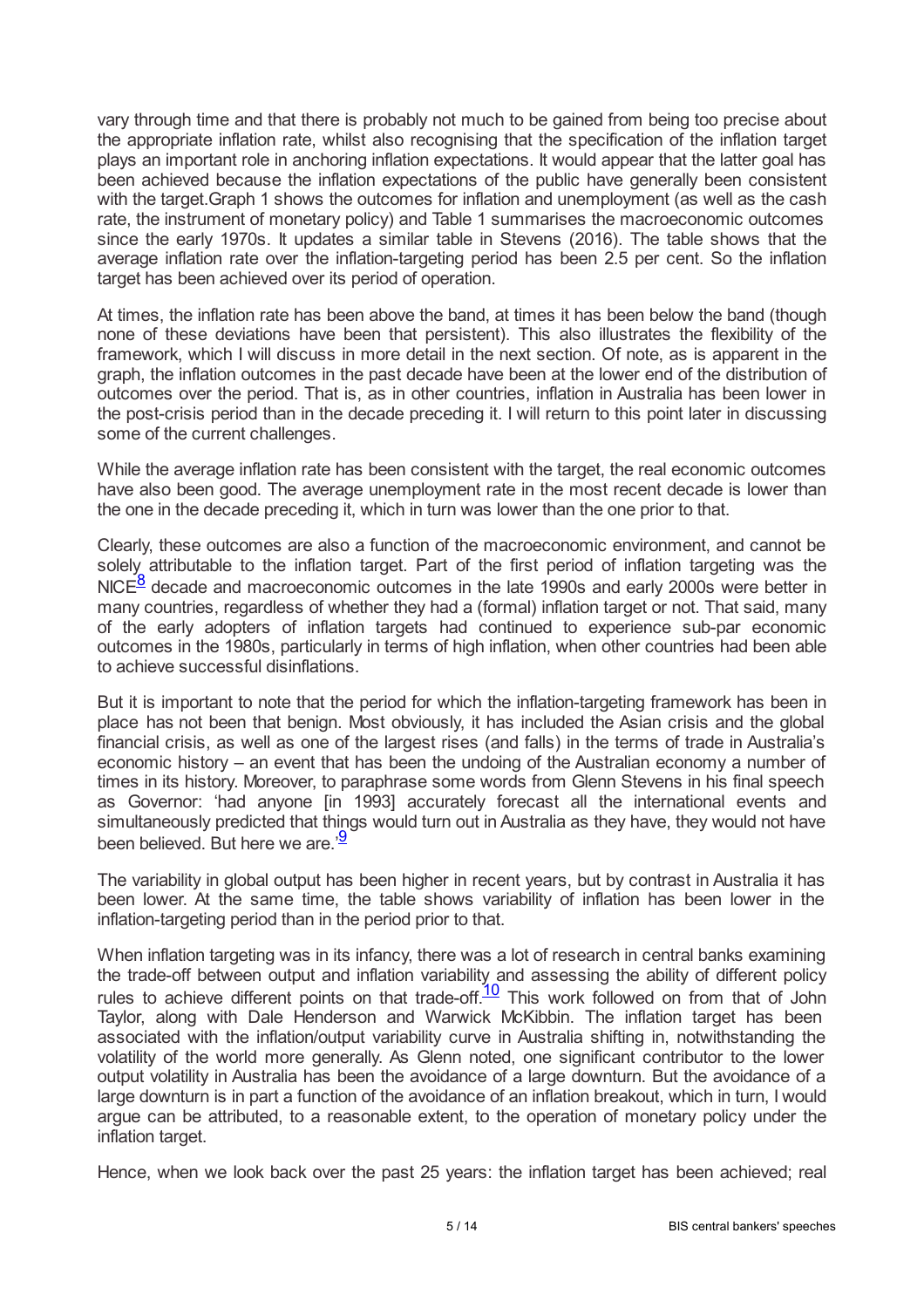growth has been robust; average unemployment has declined through time; and nominal and real variability has been lower. So, I think it is reasonable to argue that the inflation-targeting framework in Australia does seem to have played some part in contributing to the improved outcomes.

## **Flexibilityin practice**

<span id="page-5-0"></span>I will use four episodes over the past 25 years to illustrate some different features of the operation of the inflation target in Australia, in particular illustrating the flexibility of the target in practice, as well as its forward-looking nature. $\frac{11}{1}$  $\frac{11}{1}$  $\frac{11}{1}$  The first episode is the first tightening cycle with the inflation-targeting framework in 1994/95; the second, the response to the Asian crisis a few years later. The third episode is the introduction of the Goods and Services Tax (GST) in 2000 where the price level was boosted by 3 per cent overnight. The fourth episode is the period around the onset of the global financial crisis in 2007–08.

## *1994/95*

By the middle of 1994, inflation pressures were building as economic growth was accelerating. The unemployment rate had declined by 3 percentage points in two years and wage pressures were evident.

There were doubts about whether the Australian inflation-targeting regime was sufficiently serious enough to be able to curtail these burgeoning inflation pressures. Indeed there were doubts about whether we even really had an inflation-targeting framework. One manifestation of this was that the Bank of England was organising a conference on the nascent area of inflation targeting and wasn't sure whether Australia should be invited or not. Graciously they did end up including us and invited Glenn Stevens and me to talk about the Australian model alongside the stricter frameworks of New Zealand and Canada.<sup>[12](#page-12-11)</sup>

<span id="page-5-1"></span>The flexible specification of the inflation target in Australia was seen as a vulnerability. It didn't have the electric fence of the more hard-edged inflation targets in some other countries. The 'over the cycle' language was too 'fuzzy'. Reflecting such concerns, bond yields had risen quite significantly in 1994 in anticipation of a material increase in inflation.

But inflation was still at its post-recession lows of 2 per cent when the Bank increased the cash rate by 275 basis points in three moves over the second half of 1994. This pre-emptive tightening was assessed to be necessary to curtail the Bank's forecast that inflation would rise. It is noteworthy that the tightening occurred with inflation still only 2 per cent. Financial markets had anticipated that significantly more tightening would be required, reflecting their lack of faith in the new framework. Subsequently, inflation did actually rise to slightly above 3 per cent. The flexibility of the target allowed the avoidance of an unnecessary cost to the real economy of trying to cap the rise in inflation to below 3 per cent, consistent with the dual mandate.

In 1996, as demand pressures were easing, the Bank's forecast was for inflation to decline. The stance of policy was eased, even though inflation was still above 3 per cent. The flexibility of the target, and its forward-looking focus, allowed the assessment of whether the inflation target was at risk in the medium term sense to determine the appropriate policy response.

That episode went a long way to enhancing the credibility of the framework with wage and price setters as well as with financial markets. It also increased the confidence within the Bank that the inflation-targeting framework would be successful in achieving the Bank's legislated goals.

#### *The Asian crisis and exchange rate shocks*

At the onset of the Asian crisis, the Australian economy was growing at around trend rates, with domestic demand beginning to accelerate, and underlying inflation at 1.6 per cent. Monetary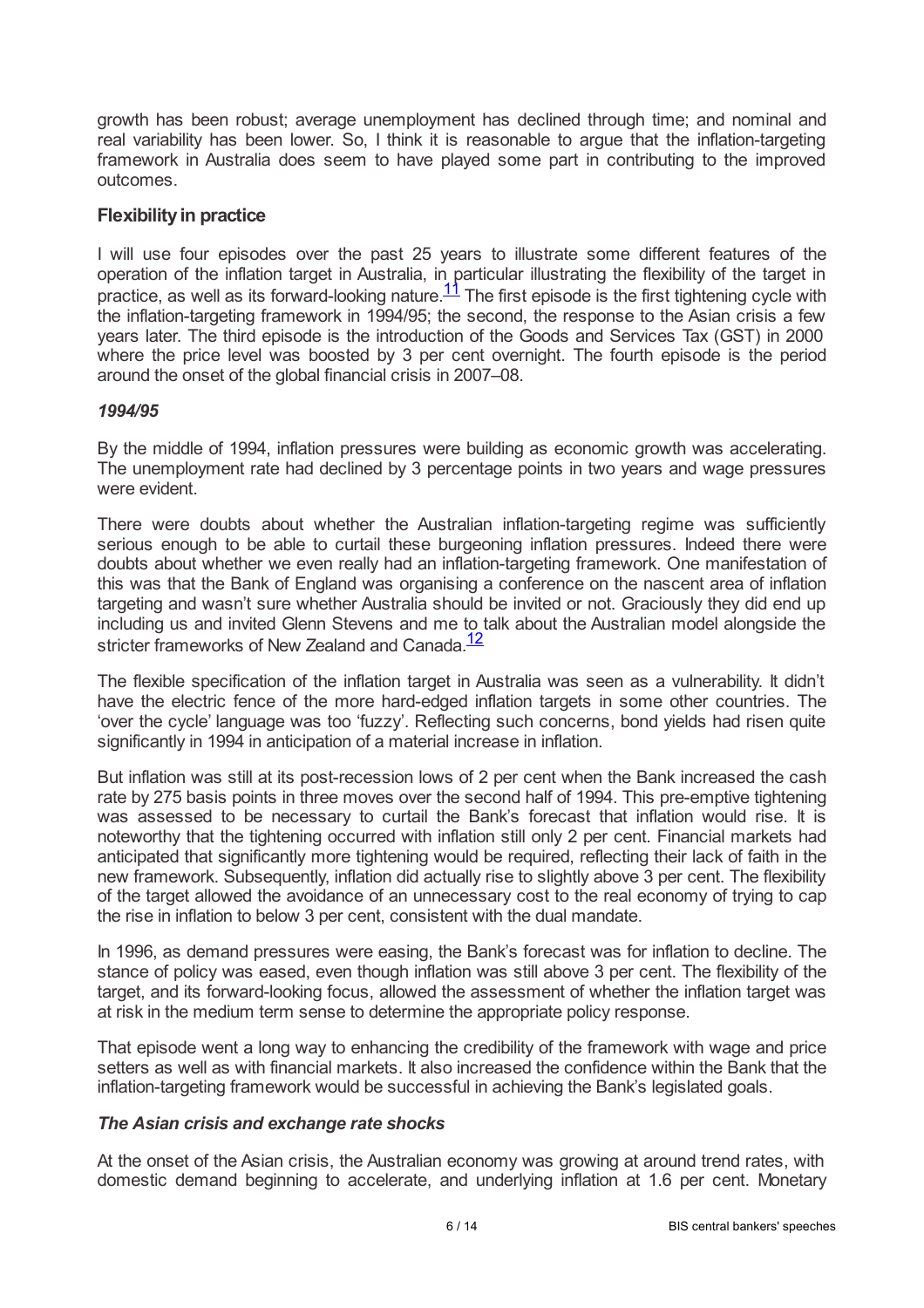policy had been eased over the prior year or so in anticipation of the decline in inflation that subsequently occurred. Thus the Asian crisis hit the Australian economy at a time when it was in reasonable shape with the stance of monetary policy already relatively expansionary.

Exports to east Asia accounted for around one-third of Australia's exports at the time. In the year following the onset of the crisis, Australia's exports to the region declined by nearly 20 per cent, directly subtracting around 1 percentage point from aggregate growth. Thus the decline in output in the east Asian region represented a significant negative demand shock to the Australian economy. Australia's terms of trade also fell sharply as commodity prices declined, further exacerbating the decline in export demand.

In the event, inflation in Australia rose by less than was forecast, in part because of the decline in the pass-through of the exchange rate depreciation, as well as a greater-than-expected disinflationary impulse from the Asian region that put downward pressure on import prices.

If policy had been set to ensure that inflation did not rise above 3 per cent, the necessary rise in interest rates would have exacerbated the contractionary shock to foreign demand. With the benefit of hindsight, given the lower-than-expected inflation outcomes, this would have resulted in a significant undershooting of the inflation target.

The flexible inflation target served as a useful framework to think about the Asian crisis. Strong consideration was given to the goal of output stabilisation because the inflation target in the medium term was not felt to be in jeopardy. In addition, the policy credibility that had built up since the adoption of the inflation-targeting regime also allowed the Reserve Bank greater flexibility in its policy response.

#### *Gst 2000*

On 1 July 2000, a 10 per cent goods and services tax was introduced. As a result, the price level as measured by the CPI increased by 3 per cent overnight. Hence inflation as measured by the CPI was boosted, in a year-ended sense, by 3 percentage points for the next 12 months. The increase in the price level was fully anticipated by the public and financial markets.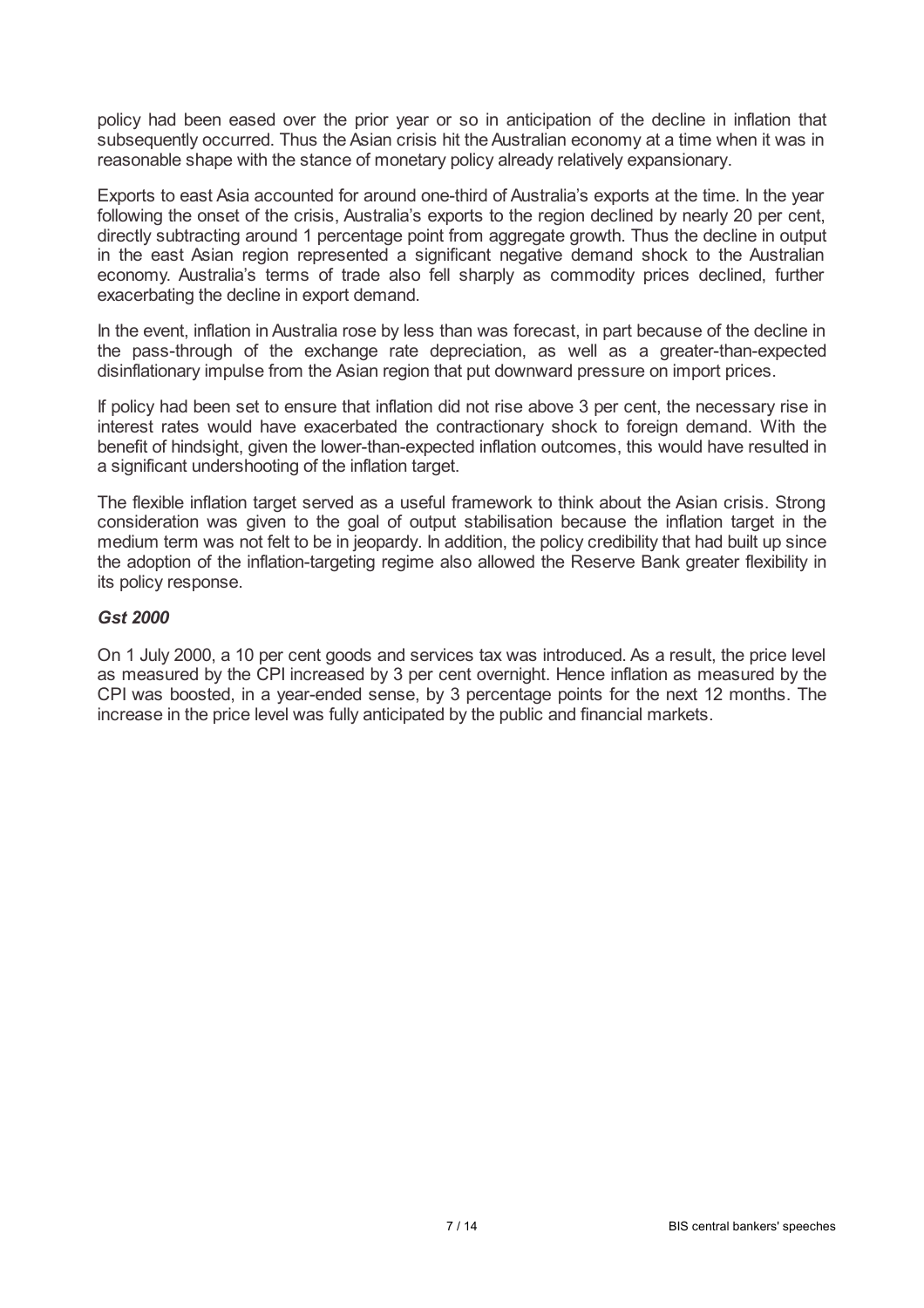

The Bank did not seek to offset the effect of the GST on the price level. Its assumption was that the boost to the price level would be once-off, and that the (by now well-enhanced) credibility of the inflation target would ensure that medium-term inflation expectations would remain well anchored. The Bank communicated that this was its assessment well in advance of the introduction of the GST to help condition expectations.

Again, the specification of the regime allowed the Bank the flexibility to look through the increase in the price level. It is worth noting that such flexibility would be more problematic under a price level targeting regime, or even a nominal income target. With a strict price level target, the effect of the GST in boosting the price level would have to be unwound over some period of time, notwithstanding that households were compensated for the change by income tax cuts.

In the event, the credibility of the target and the Bank's strategy was demonstrated. Inflation expectations remained anchored. Nearly all of the public discussion at the time focused on the inflation rate net of the GST effect. While policy was tightened around that time, it reflected standard sources of price pressure such as strong growth, a rise in oil prices and a depreciating exchange rate, not the effect of the price level shock.

While the mid 1990s episode went a long way to building the credibility of the framework, the GST episode confirmed that the framework was well entrenched in wage and price-setting behaviour in the Australian economy.

#### *2007/08*

From around 2006, it became clear that inflation pressures were again growing in the Australian economy. The Bank's forecasts for inflation were revised upwards in late 2007 and into 2008. Monetary policy was tightened to contain the rise in inflation as the Australian economy was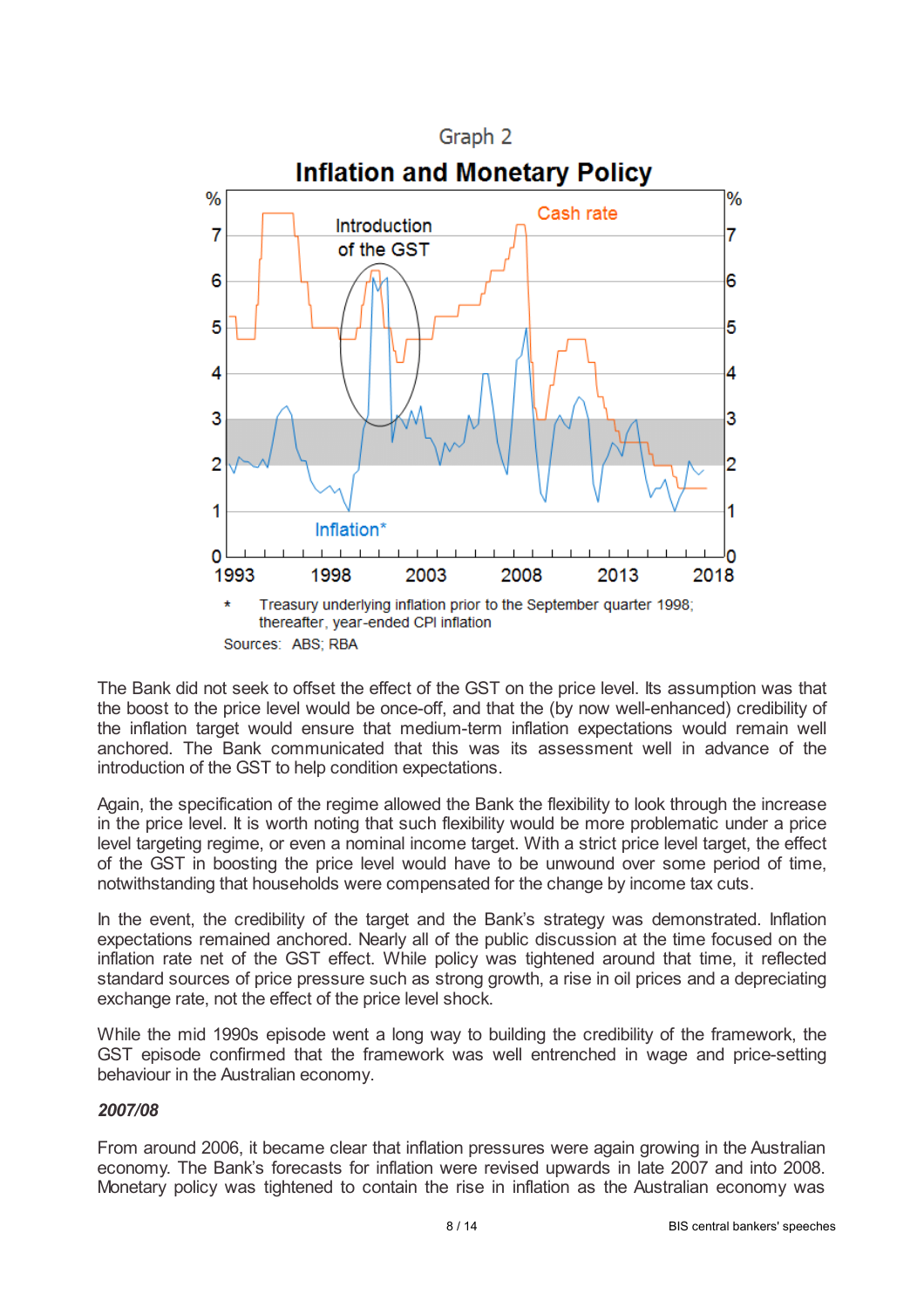overheating. Inflation reached as high as 5 per cent.

But as the events in the global economy turned south sharply, the Bank was able to change the settings of monetary policy quickly and rapidly, even with inflation still high. As the facts changed and the outlook changed, in this case quite dramatically, the Bank changed its assessment about the appropriate setting of policy. The fact that inflation was still high as these events unfolded did not constrain the decision to reduce the cash rate. Again, the flexibility and forward-looking nature of the framework together with its recognition of both the real, as well as the nominal goals, of monetary policy provided the necessary scope for action.<sup>[13](#page-12-12)</sup>

<span id="page-8-0"></span>So throughout its 25 years, the specification of the framework has allowed the Bank to focus on the medium-term outlook for inflation and not be unnecessarily constrained by any current level of the inflation rate. That seems obviously appropriate behaviour now, and reflects the decisionmaking process in all inflation-targeting frameworks today. But it was not obvious that this was the appropriate approach to monetary policy back at the inception of inflation targeting. While the confidence in being able to use the flexibility in the framework has undoubtedly increased, the willingness to use it has always been there. You will note that I have not included the current cycle of monetary policy in this assessment. That is still to play out and I will leave it to a later iteration of this conference to conduct a post-mortem.

#### **Communication**

While the flexible operational approach to inflation targeting has been present throughout, the communication by the Bank has changed quite substantially.

Prior to the introduction of the inflation target, the principal vehicle for the Bank's economic commentary was the Annual Report and the RBA Bulletin. This commentary often ran to no more than a few pages. There were speeches on macroeconomic issues by the Governor and Deputy Governor. Changes in the stance of monetary policy had been announced since 1990 (which was quite innovative at the time), but were generally a one line statement announcing the decision to change the cash rate. That was the extent of the public communication. There was not much information to understand the central bank's general approach to monetary policy or the central bank's reaction function. Financial markets had to employ large teams of analysts to divine the central bank's intentions.

The advent of the inflation-targeting framework saw communication increase, though it should be noted that this was a worldwide phenomenon and not confined to inflation-targeting central banks. Why was there such an increase in communication? One reason that I have stated before is that the inflation-targeting central banks did not have a good track record of monetary policymaking. So there was a need to build that track record. Atrack record requires a track and inflation targeting provided that track. But then you also need to make it clear to people how you are progressing along that track and that is where the communication is important.

Given the relatively poor starting point, a high level of communication and transparency was necessary to build credibility as quickly as possible, to enhance the effectiveness of monetary policy and to help anchor inflation expectations. Mervyn King described this as 'trust building by talk'.<sup>[14](#page-12-13)</sup> That was very much the goal of communication when inflation targeting was in its infancy.

<span id="page-8-1"></span>Similarly, communication was a mechanism to deliver accountability. As I noted earlier, inflation targeting often went hand in hand with greater central bank independence. The quid pro quo for greater independence was greater accountability. In Australia's case, the need for accountability, and communication as one mechanism to deliver that accountability, was reflected in the first Statement on the Conduct of Monetary Policy, which stated that 'it is important the Bank report on how it sees developments in the economy, currently and in prospect, affecting expected inflation outcomes'. It noted that this would include the Statements on Monetary Policy, public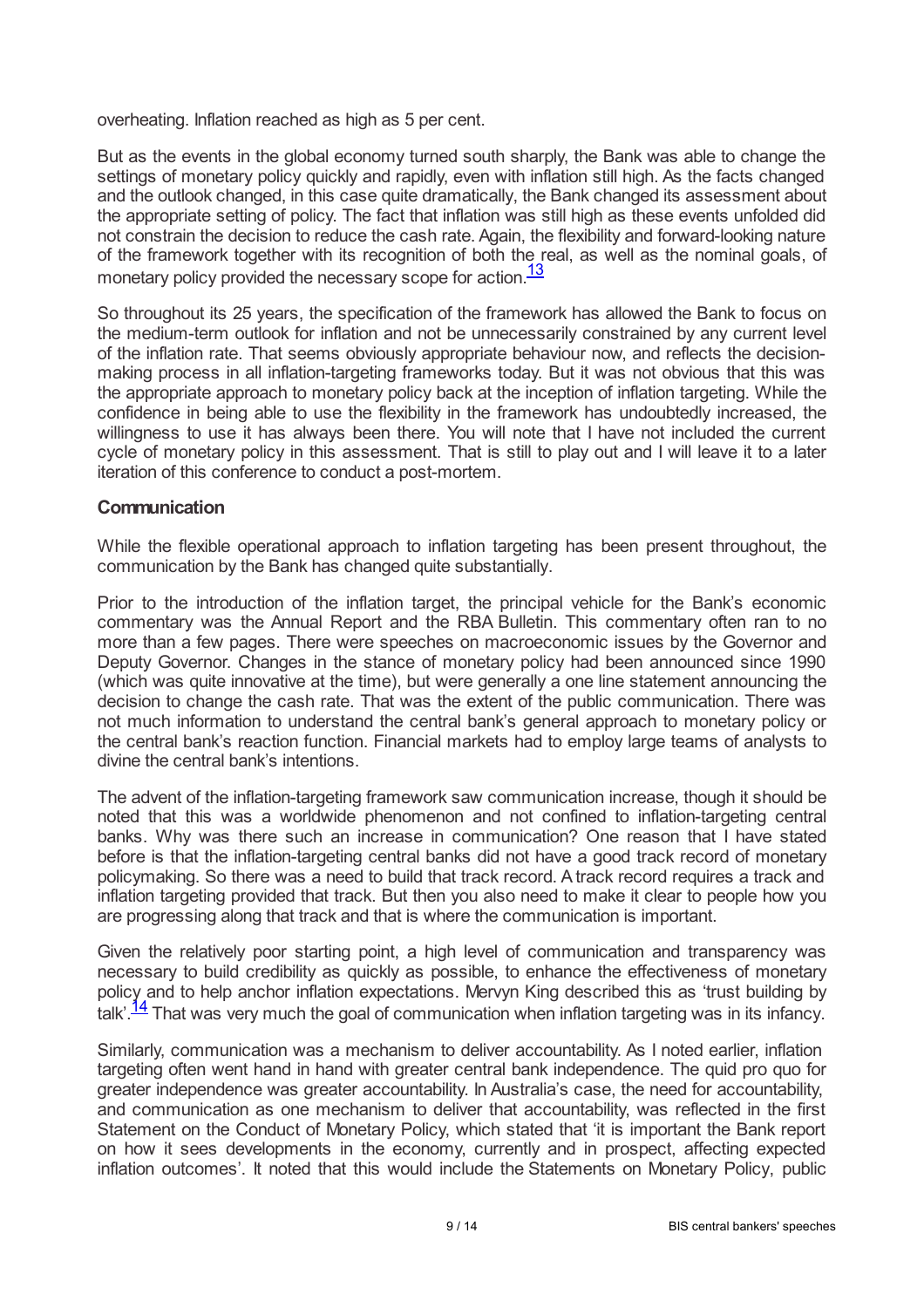addresses and required semiannual appearances of the Governor before the parliament.

Today, the extent and nature of communication have increased still further. The Statement on Monetary Policy is a comprehensive document detailing the assessment of the current conjuncture, the Bank's outlook for the economy, the risks and uncertainties around that outlook, and an explanation of the Board's assessment of the monetary policy settings. The scope and content of these documents have grown materially over the past 25 years.

<span id="page-9-0"></span>All monetary policy decisions are accompanied by a statement explaining the basis of the decision (whether the stance is change or not). Minutes of the Board's decision-making meeting are published two weeks later.  $\frac{15}{2}$  $\frac{15}{2}$  $\frac{15}{2}$  The number and frequency of speeches by the Governor and Deputy Governor, as well as other senior Bank staff, have increased. The Financial Stability Review is published twice each year providing the Bank's assessment of those issues. There is a website which makes this material, as well as other material describing the monetary policy framework, readily available to the public. There is an extensive business liaison program and recently an increase in focus on public education about the Bank's role.

So the volume of communication and overall transparency have increased materially.

In considering the changed nature of the communication, it is important to ask two questions: what is the objective of the communication, and to whom are we communicating?

One of the critical roles of communication is a vehicle for accountability. That communication is directed to the parliament and the public, to whom the Bank is accountable. It is also important that the public and parliament have a good understanding of the inflation-targeting framework to enhance understanding as to why policy decisions are being taken. They may not always agree with them, but it is important that they can understand the rationale behind them.

Communication can help anchor inflation expectations, which in turn helps enhance the effectiveness of the regime. There is strong evidence that anchoring of inflation expectations has been enhanced over the past 25 years.<sup>[16](#page-13-0)</sup>

<span id="page-9-1"></span>It is also important the central bank's reaction function is understood. That is helpful for the effective and timely transmission of monetary policy. It helps ensure that inadvertent monetary policy surprises don't occur, which serves to enhance the overall credibility of the regime. This communication is important for businesses and households in their decision-making. On the basis of their outlook for the economy, they can have confidence in how the central bank is likely to react and what that would imply for their borrowing costs. An understanding of the reaction function is also important for financial markets participants in setting financial market prices that form an important part of the transmission mechanism of monetary policy actions.

The effectiveness of communication or transparency is sometimes measured by interest rate surprises. While this might be appropriate in some cases, sometimes the surprise happens through a previous signal by the central bank. In my view, the surprise should be primarily confined to data or event surprises. That is, with a well-understood reaction function, the vast bulk of surprises should come from unexpected developments, not unexpected actions by the central bank.

The amount and content of communication has been one of the most substantive changes over the past 25 years. That has, in my opinion, been clearly beneficial for the accountability of the Reserve Bank, as well as the effective functioning of the inflation-targeting framework. That said, it is always worth checking that the increased communication is delivering signal rather than noise. That is, the quality of the message is more important than the quantity.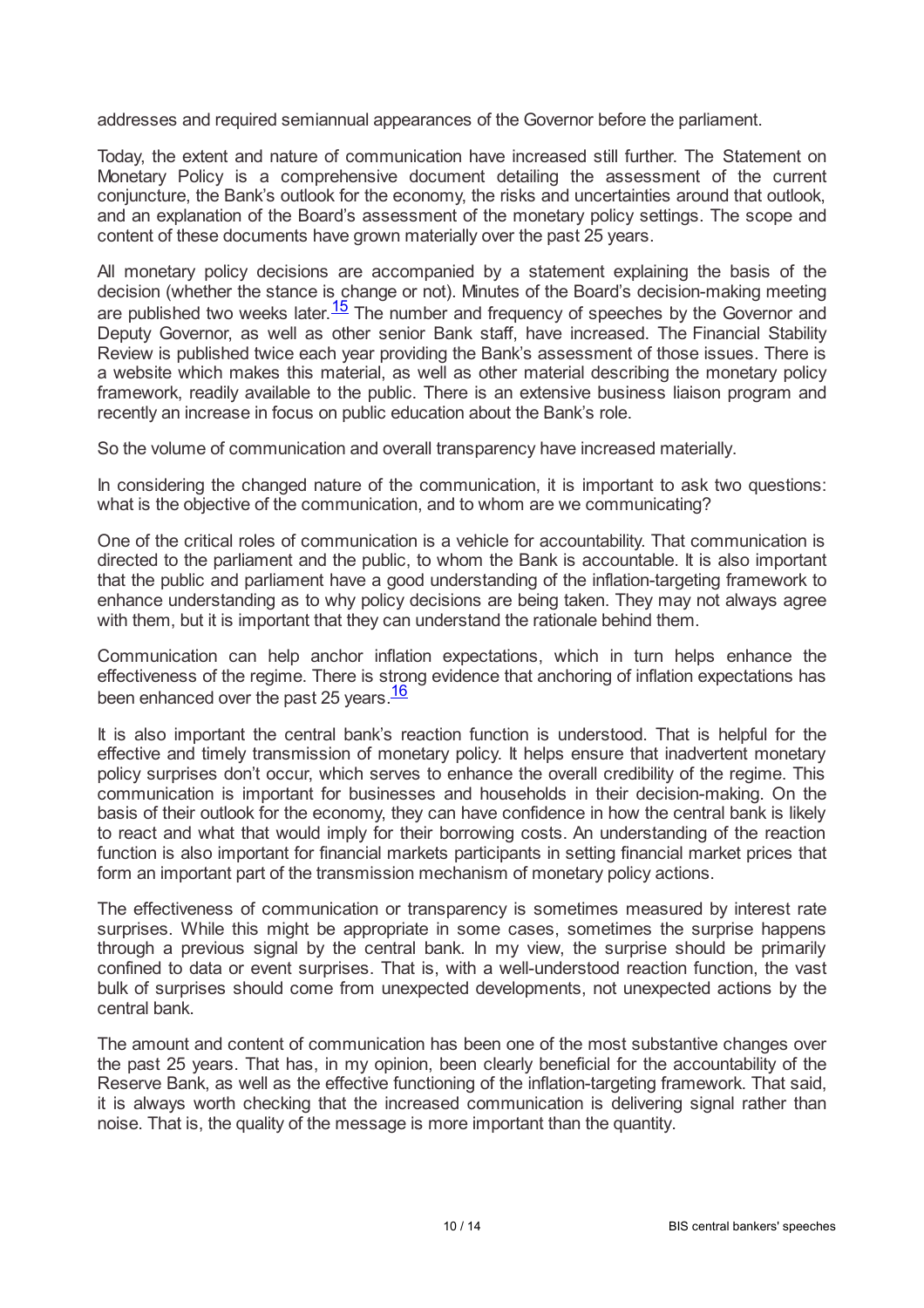# **Open issues**

I have argued that the inflation target has delivered macroeconomic outcomes that have been beneficial for the Australian economy. I think a strong case can be made that it has contributed materially to better economic outcomes than the monetary frameworks that preceded it. I have also noted that the framework in Australia has not changed much over the 25 years of its operation, with the notable exception of communication.

So does that mean that the current configuration of the inflation target is the most appropriate or that even that is the most appropriate framework for monetary policy? What changes could be contemplated? Those questions are going to be addressed in other papers at this conference. But let me raise some here and discuss issues worth considering around each of them.

<span id="page-10-1"></span><span id="page-10-0"></span>The first is the role of financial stability in an inflation-targeting framework. The Reserve Bank research conference last year considered this issue at some length. $\frac{17}{2}$  $\frac{17}{2}$  $\frac{17}{2}$  As I said earlier, financial stability is now articulated in the Statement on the Conduct of Monetary Policy. I talked about this issue at the Bank of England $\frac{18}{18}$  $\frac{18}{18}$  $\frac{18}{18}$  last year and Ben Broadbent is addressing it at this conference. One question that arises is how the financial stability goal interacts with the inflation target. Is it a separate goal that sets up potential trade-offs or is it aligned with the inflation-targeting goal? In the latter case, a potential reconciliation is the time horizon. When it materialises, financial instability is likely to be detrimental to inflation and unemployment/output: the global recession of 2008 and the subsequent slow recovery in a number of economies bears testament to the potential costs of financial instability (although here in Australia we didn't experience this to as great an extent). So over some time horizon, potentially quite long, the inflation target and financial stability are aligned. But translating this into monetary policy implications over a shorter time horizon is a large challenge, which still seems to me to be far from resolved.

<span id="page-10-2"></span>What about alternative regimes? Price level targeting is one that has been considered in some countries, including Canada, and has been proposed in the academic literature.<sup>[19](#page-13-3)</sup> One argument for a price level target is that it delivers predictability of the price level over a long horizon. It is not clear to me that this is something that is much valued by society. By revealed preference, the absence of long-term indexed contracts suggests that the benefits are not perceived to be high. I struggle to think of what contracts require such a degree of certainty. To me the benefits mostly derive from having inflation at a sufficiently low level that it doesn't affect decisions. That supports an inflation target rather than a price level target. One important difference is that an inflation target allows bygones to be bygones, whereas a price level target does not. In a world where there are costs to disinflation (and particularly deflation), the likely small gains from the full predictability of the price level that comes with a price level target are not likely to offset the costs of occasional disinflations following positive price level shocks. Another challenge is how fast the price level should be returned to its target level. This presents both a communication and operational challenge as the speed is likely to vary with the size of the deviation.

While the argument at the moment is that a price level target allows the central bank to let the economy grow more strongly after a period of unexpectedly low inflation, again I do not think that practically this will deliver better outcomes than a flexible inflation target. That is an empirical question in the end which is worth testing.

The appropriate level of the inflation target is currently being debated in some parts of the world, including the US. The argument for a higher target rate of inflation is that it might reduce the risk of hitting the zero lower bound because a higher inflation rate would result in a higher nominal interest rate structure. In thinking about this, we should ask the question as to whether what we have seen is the realisation of a tail event in the historical distribution of interest rates (for a given level of the real interest rate).? While this event has now lasted quite a long time, if you thought it was a tail event, then you would expect the nominal rate structure to revert back to its historical mean at some point. If it is a tail event, and the world has just been unlucky enough to have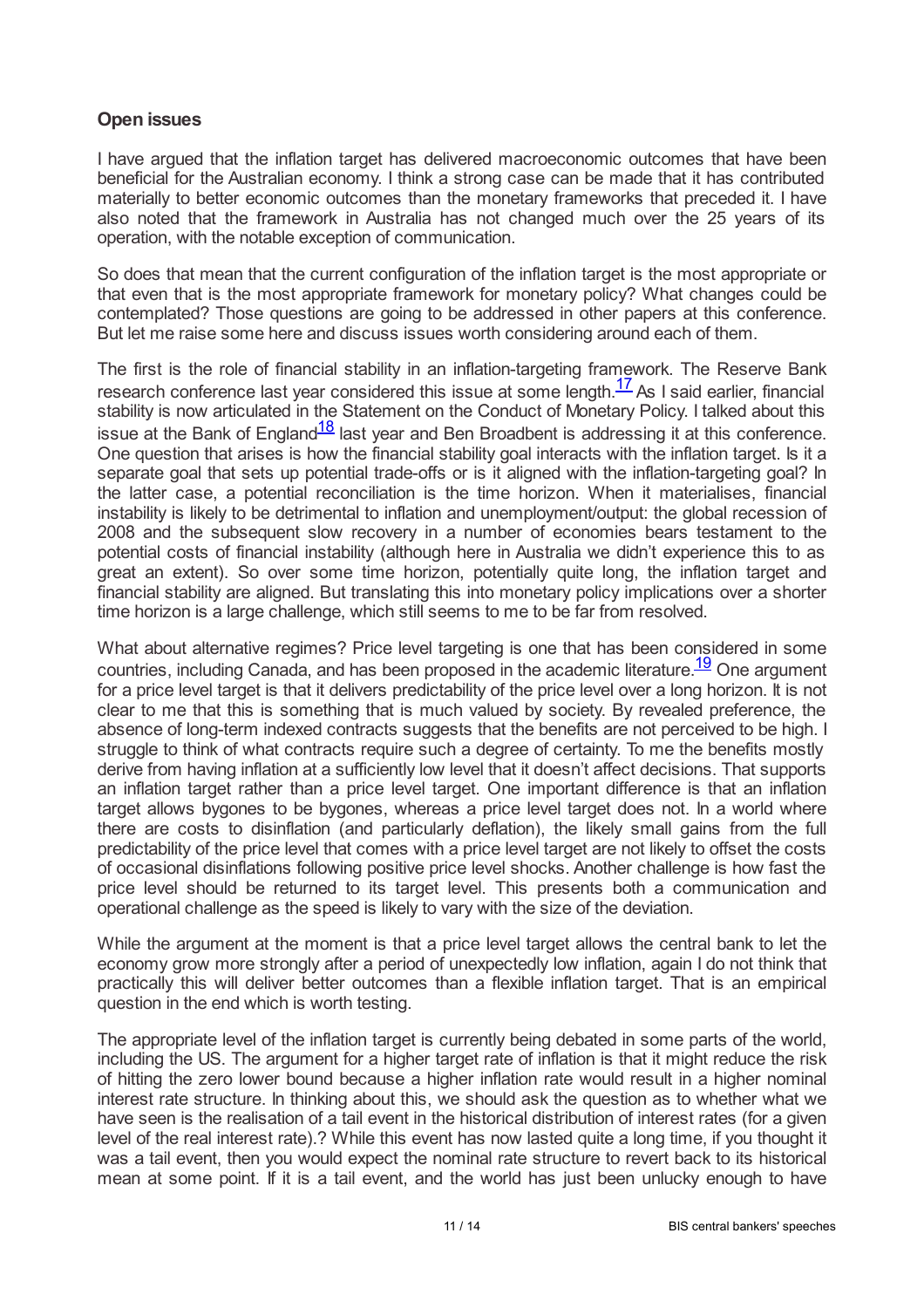experienced a realisation of that tail event, then there would not obviously be a need to raise the inflation target. We also need to question whether the real interest rate structure has shifted lower permanently, because of permanently lower trend growth say, which would also shift down the nominal rate structure and increase the likelihood of hitting the zero lower bound.

Also, as with price level targeting, in thinking about this question, it needs to be taken into account that it is highly beneficial to have the inflation target at a level where it doesn't materially enter into economic decision-making. Two to three per cent seems to achieve that. We know that some number higher than a 2–3 per cent rate of inflation will materially enter decision-making, because we have had plenty of experience of higher rates of inflation that demonstrates that. How much higher though, we don't really exactly know.

Another consideration in answering the question of whether the inflation target is at the right level is the range of policy instruments in the tool kit. Over the past decade, this tool kit has expanded in a number of central banks. For example, we now know that the zero lower bound is not at zero. Asset purchases have been utilised and these have included sovereign paper but also assets issued by the private sector. An assessment of the effectiveness of these instruments is still a work in progress. We also need to think about whether they are part of the standard monetary policy tool kit or whether they should only be broken out in case of emergency.

Nominal income targeting is another alternative regime to inflation targeting. I am not convinced that flexible inflation targeting of the sort practiced in Australia is significantly different from nominal income targeting in most states of the world. I also think that there are some quite significant communication challenges with nominal income targeting. Firstly, nominal income is probably more difficult to explain to people than inflation. Secondly, as a very practical matter, nominal income is subject to quite substantial revisions, which poses difficulties both operationally and again in communicating with the public.

Finally, one criticism of inflation targeting more generally is that central banks are fighting the last war. The fact that for a number of years now, inflation globally has been stubbornly low is not obviously the signal to declare victory over inflation and move on. Indeed, the declaration of victory may well be the signal that hostilities are about to resume and that inflation will shift up again. Moreover, even if victory can be declared that doesn't mean you should go off to fight another war in another place without securing the peace. Inflation targeting can help secure the peace.

# **Conclusion**

Today, inflation targeting is now the default framework for monetary policy. This is stark contrast to the situation 25 years ago, when inflation targeting was greeted with a large degree of scepticism. At its heart, inflation targeting is a simply expressed acknowledgement of what monetary policy can achieve and what it can't. The flexible version of inflation targeting that has been present in Australia since its inception was regarded as an outlier but now we have seen most other regimes evolve in that direction, either through explicit changes to the regime or in practice. The dual mandate of the Reserve Bank of Australia is embodied in the flexible expression of the target.

Over the past 25 years, there have not really been material changes in the specification of the inflation target in Australia. The extent and content of the communication has increased, in line with the general trend across all central banks. This has helped to enhance the understanding of the public of what the Reserve Bank is aiming to achieve and thereby helped the effectiveness of monetary policy.

The inflation target has made a material contribution to the very satisfactory macroeconomic outcomes that the Australian economy has enjoyed over the past 25 years. Inflation has been consistent with target. The unemployment rate on average has been lower and less variable than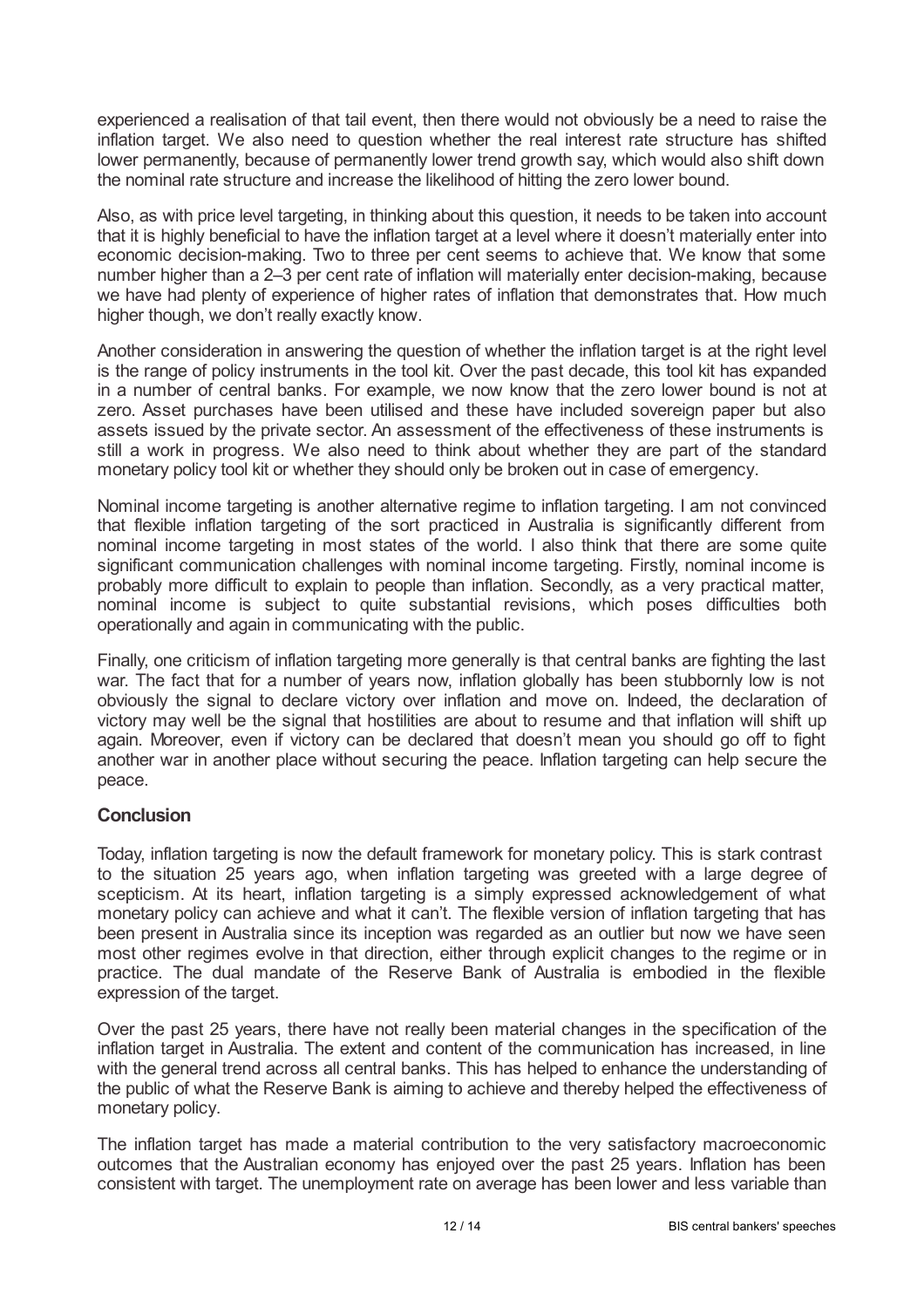in earlier periods. This has gone a long way to fulfilling the mandate of the Reserve Bank of contributing to the welfare and prosperity of the Australian people.

But it is important to continue to question whether the framework remains the right framework going forward and whether there are enhancements that could be made to it. There is now a much greater community to draw on to help answer those questions, both from central banks and from academia, in contrast to the situation 25 years ago when inflation targeting was a new frontier.

- <span id="page-12-0"></span> $\frac{1}{1}$  $\frac{1}{1}$  $\frac{1}{1}$  Stevens G and G Debelle (1995), 'Monetary Policy Goals for Inflation in Australia', in AHaldane (ed), Targeting Inflation: a conference of central banks on the use of inflation targets organised by the Bank of England, Proceedings of a Conference, Bank of England, London, pp 81–100.
- <span id="page-12-1"></span> $\frac{2}{3}$  $\frac{2}{3}$  $\frac{2}{3}$  For detailed accounts of the conception of inflation targeting in Australia, those present at its birth are the best source: Grenville S (1997), 'The Evolution of Monetary Policy: From Money Targets to Inflation Targets', in P Lowe (ed), Monetary Policy and Inflation Targeting, Proceedings of a Conference, Reserve Bank of Australia, Sydney, pp 125–158; Macfarlane I (1998), ['Australian](www.rba.gov.au/speeches/1998/sp-gov-150998.html) Monetary Policy in the Last Quarter of the Twentieth Century', Shann Memorial Lecture, University of Western Australia, Perth, 15 [September;](www.rba.gov.au/speeches/2003/sp-dg-100403.html) Stevens G (2003), 'Inflation Targeting: ADecade of Australian Experience ', Address to South Australian Centre for Economic Studies April 2003 Economic Briefing, Adelaide, 10 April.
- <span id="page-12-2"></span> $^{\overline{3}}~$  $^{\overline{3}}~$  $^{\overline{3}}~$  Fraser B (1993), '<u>Some Aspects of Monetary Policy',</u> RBABulletin, April, pp 1–7. Fraser B (1994), '<u>Managing the</u> Recovery, RBA Bulletin, April, pp 20–28.
- <span id="page-12-3"></span> $\frac{4}{1}$  $\frac{4}{1}$  $\frac{4}{1}$  For example, the Bank of England Act 1998 states that the objectives of the Bank of England shall be (a) to maintain price stability, and (b) subject to that, to support the economic policy of Her Majesty's Government, including its objectives for growth and employment. See Kuttner K (2004), 'ASnapshot of Inflation Targeting in its Adolescence', in C Kent and S Guttman (eds), The Future of Inflation Targeting, Proceedings of a Conference, Reserve Bank of Australia, Sydney, pp 6–42.
- <span id="page-12-4"></span> $5$  The change from underlying inflation in large part reflected the change in the measurement of the CPI to exclude mortgage interest rates.
- <span id="page-12-5"></span>6 Debelle G (2017), '<u>Central Bank [Independence](www.rba.gov.au/speeches/2017/sp-dg-2017?09-28.html) in Retrospect</u>', Address at Bank of England Independence: 20 Years On Conference, London, 28 September.
- <span id="page-12-6"></span> $\frac{7}{5}$  $\frac{7}{5}$  $\frac{7}{5}$  Stevens and Debelle (1995) op cit.
- <span id="page-12-7"></span>[8](#page-4-0) Non-Inflationary Continuous Expansion.
- <span id="page-12-8"></span><sup>9</sup> Stevens G (2016), 'An [Accounting](www.rba.gov.au/speeches/2016/sp-gov-2016?08-10.html)', Address to the Anika Foundation Luncheon, Sydney, 10 August.
- <span id="page-12-9"></span> $\frac{10}{10}$  $\frac{10}{10}$  $\frac{10}{10}$  Stevens G and G Debelle (1995), op cit, is an example of this. See also De Brouwer G and J O'Regan (1997), 'Evaluating Simple Monetary-policy Rules for Australia', in P Lowe (ed), Monetary Policy and Inflation Targeting, Proceedings of a Conference, Reserve Bank of Australia, Sydney, pp 244–276.
- <span id="page-12-10"></span>11 Debelle G (2009), 'The Australian [Experience](www.rba.gov.au/speeches/2009/sp-ag-150509.html) with Inflation Targeting', Speech at Banco Central do Brasil XI Annual Seminar on Inflation Targeting, Rio de Janeiro, 15 May.
- <span id="page-12-11"></span> $\frac{12}{12}$  $\frac{12}{12}$  $\frac{12}{12}$  Haldane A (ed) (1995), Targeting Inflation: a conference of central banks on the use of inflation targets organised bythe Bank of England, Proceedings of a Conference, Bank of England, London.
- <span id="page-12-12"></span> $\frac{13}{10}$  $\frac{13}{10}$  $\frac{13}{10}$  In this instance, most central banks responded in a similarly flexible way. In large part, I would argue this reflects the convergence to more flexible frameworks bythis time.
- <span id="page-12-13"></span> $\frac{14}{14}$  $\frac{14}{14}$  $\frac{14}{14}$  King M (1997), 'Changes in UK Monetary Policy. Rules and Discretion in Practice', Journal of Monetary Economics, 39(1), pp 81–97.
- <span id="page-12-14"></span> $\frac{15}{15}$  $\frac{15}{15}$  $\frac{15}{15}$  The RBA's accountability is collective rather than individual so the minutes represent the collective view of the Board rather than conveying anyindividual's views. The Board as a whole is accountable, in large part reflecting its composition where the majority of members are business people rather than practising economists. Individual accountabilityin the RBA's case maycompromise the abilityof the business members of the Board to